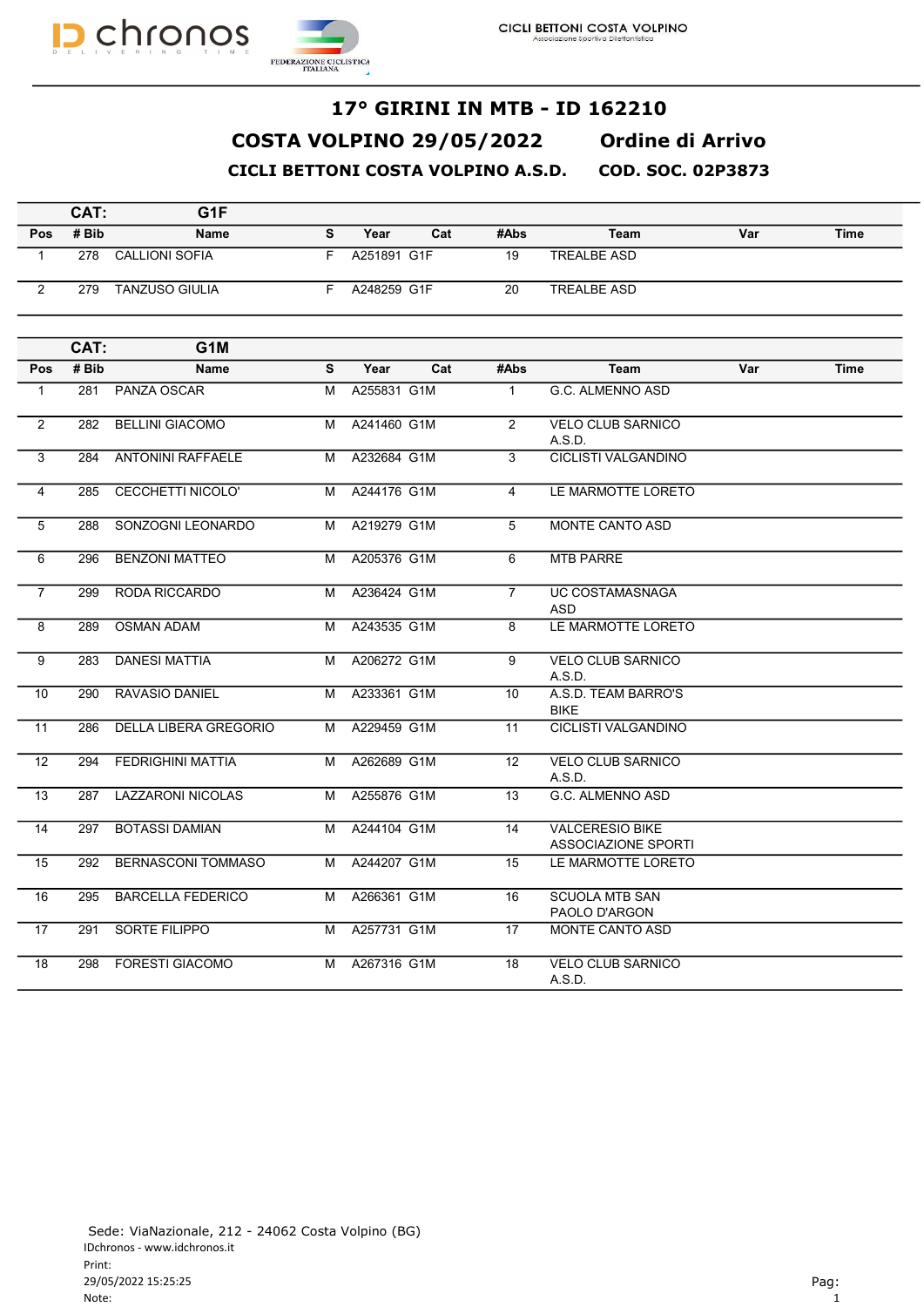|            | CAT:  | G <sub>2</sub> F        |   |                 |     |      |                                                                |              |              |
|------------|-------|-------------------------|---|-----------------|-----|------|----------------------------------------------------------------|--------------|--------------|
| <b>Pos</b> | # Bib | <b>Name</b>             | s | Year            | Cat | #Abs | Team                                                           | Var          | Time         |
|            | 274   | PEDOJA LUDOVICA         | F | A23389<br>6     | G2F | 24   | <b>VALCERESIO BIKE</b><br><b>ASSOCIAZIONE</b><br><b>SPORTI</b> | 00:01:28.903 | 00:07:08.039 |
| 2          | 273   | LANFRANCHI EMMA         | F | A25536 G2F      |     | 29   | CICLISTI VALGANDINO                                            | 00:01:45.904 | 00:07:25.040 |
| 3          | 271   | <b>CARUSO VICTORIA</b>  | F | A23034 G2F<br>o |     | 30   | LISSONE MTB                                                    | 00:01:51.663 | 00:07:30.799 |
| 4          | 272   | <b>IMBERTI VIRGINIA</b> | F | A23328 G2F<br>6 |     | 31   | CICLISTI VALGANDINO                                            | 00:01:54.409 | 00:07:33.545 |

|                | CAT:  | G <sub>2</sub> M                              |   |                 |                  |                |                                                  |              |              |
|----------------|-------|-----------------------------------------------|---|-----------------|------------------|----------------|--------------------------------------------------|--------------|--------------|
| Pos            | # Bib | Name                                          | S | Year            | Cat              | #Abs           | Team                                             | Var          | <b>Time</b>  |
| $\mathbf{1}$   | 231   | MAZZUCOTELLI LORENZO                          | M | A16253 G2M<br>6 |                  | $\mathbf{1}$   | A.S.D. TEAM BARRO'S<br><b>BIKE</b>               |              | 00:05:39.136 |
| $\mathbf{2}$   | 232   | <b>BARATTI FRANCESCO</b>                      | м | A21149 G2M<br>2 |                  | 2              | <b>TREALBE ASD</b>                               | 00:00:17.500 | 00:05:56.636 |
| 3              | 234   | <b>IMBERTI DANIELE</b>                        | M | A22147 G2M<br>8 |                  | 3              | CICLISTI VALGANDINO                              | 00:00:23.498 | 00:06:02.634 |
| 4              | 243   | <b>VISCARDI FRANCESCO</b>                     | м | A23617 G2M<br>4 |                  | $\overline{4}$ | <b>GRUPPO ALPINISTICO</b><br><b>NEMBRESE MTB</b> | 00:00:29.248 | 00:06:08.384 |
| 5              | 241   | <b>BESENZONI MICHELE</b>                      | M | A25875 G2M<br>0 |                  | 5              | <b>VELO CLUB SARNICO</b><br>A.S.D.               | 00:00:29.530 | 00:06:08.666 |
| 6              | 238   | <b>PERSIANI SIMONE</b>                        | м | A23385 G2M<br>3 |                  | 6              | POL. GHISALBESE<br>A.S.D.                        | 00:00:35.498 | 00:06:14.634 |
| $\overline{7}$ | 245   | <b>MAFFIONE FRANCESCO</b>                     | м | A18390 G2M<br>6 |                  | $\overline{7}$ | LE MARMOTTE<br><b>LORETO</b>                     | 00:00:35.676 | 00:06:14.812 |
| 8              | 236   | <b>MAZZOLENI FRANCESCO</b>                    | м | A22963 G2M<br>9 |                  | 8              | <b>BIKERS PETOSINO</b><br><b>SCUOLA MTB</b>      | 00:00:36.498 | 00:06:15.634 |
| 9              | 233   | <b>INTROZZI SEBASTIANO</b>                    | M | A21928 G2M<br>1 |                  | 9              | MONTE CANTO ASD                                  | 00:00:45.248 | 00:06:24.384 |
| 10             | 263   | <b>CASIRAGHI VALENTINO</b><br><b>GIOVANNI</b> | м | A23191 G2M<br>7 |                  | 10             | <b>MTB INCREA</b><br><b>BRUGHERIO ASD</b>        | 00:00:46.021 | 00:06:25.157 |
| 11             | 247   | <b>GUSTINETTI JACOPO</b>                      | М | A18960 G2M<br>5 |                  | 11             | <b>SPEED BIKE ROCKS</b>                          | 00:00:53.498 | 00:06:32.634 |
| 12             | 244   | <b>ANGHILERI LUCA</b>                         | M | A23260 G2M<br>7 |                  | 12             | <b>MONTE CANTO ASD</b>                           | 00:00:54.498 | 00:06:33.634 |
| 13             | 235   | <b>BENINTENDI RICCARDO</b>                    | м | A25588 G2M<br>5 |                  | 13             | G.C. ALMENNO ASD                                 | 00:00:55.748 | 00:06:34.884 |
| 14             | 251   | <b>TORBIDI CRISTIAN</b>                       | М | A25639 G2M<br>3 |                  | 14             | MONTE CANTO ASD                                  | 00:01:04.508 | 00:06:43.644 |
| 15             | 239   | NUCIBELLA JACOPO                              | м | A21623 G2M<br>4 |                  | 15             | <b>SPEED BIKE ROCKS</b>                          | 00:01:05.280 | 00:06:44.416 |
| 16             | 240   | <b>RECALCATI TOMMASO</b>                      | м | A23053 G2M<br>6 |                  | 16             | <b>LISSONE MTB</b>                               | 00:01:06.008 | 00:06:45.144 |
| 17             | 249   | <b>CORBETTA ALAN</b>                          | м | A21827 G2M<br>4 |                  | 17             | <b>LISSONE MTB</b>                               | 00:01:06.206 | 00:06:45.342 |
| 18             | 246   | <b>GENUIZZI MARCO</b>                         | M | A25997 G2M<br>8 |                  | 18             | CICLISTI VALGANDINO                              | 00:01:17.248 | 00:06:56.384 |
| 19             | 252   | <b>SINDONA LUCA</b>                           | м | A23033 G2M<br>5 |                  | 19             | <b>LISSONE MTB</b>                               | 00:01:17.507 | 00:06:56.643 |
| 20             | 256   | PREVITALI CRISTIAN                            | M | A19031<br>2     | G <sub>2</sub> M | 20             | <b>SPEED BIKE ROCKS</b>                          | 00:01:23.022 | 00:07:02.158 |
| 21             | 237   | <b>BARCELLA RICCARDO</b>                      | м | A21989 G2M<br>3 |                  | 21             | <b>KRICCA BIKE ASD</b>                           | 00:01:23.774 | 00:07:02.910 |

Sede: ViaNazionale, 212 - 24062 Costa Volpino (BG)

IDchronos - www.idchronos.it

Print: 29/05/2022 Note: 12:54:36

**OBC** Pag: 1 / 2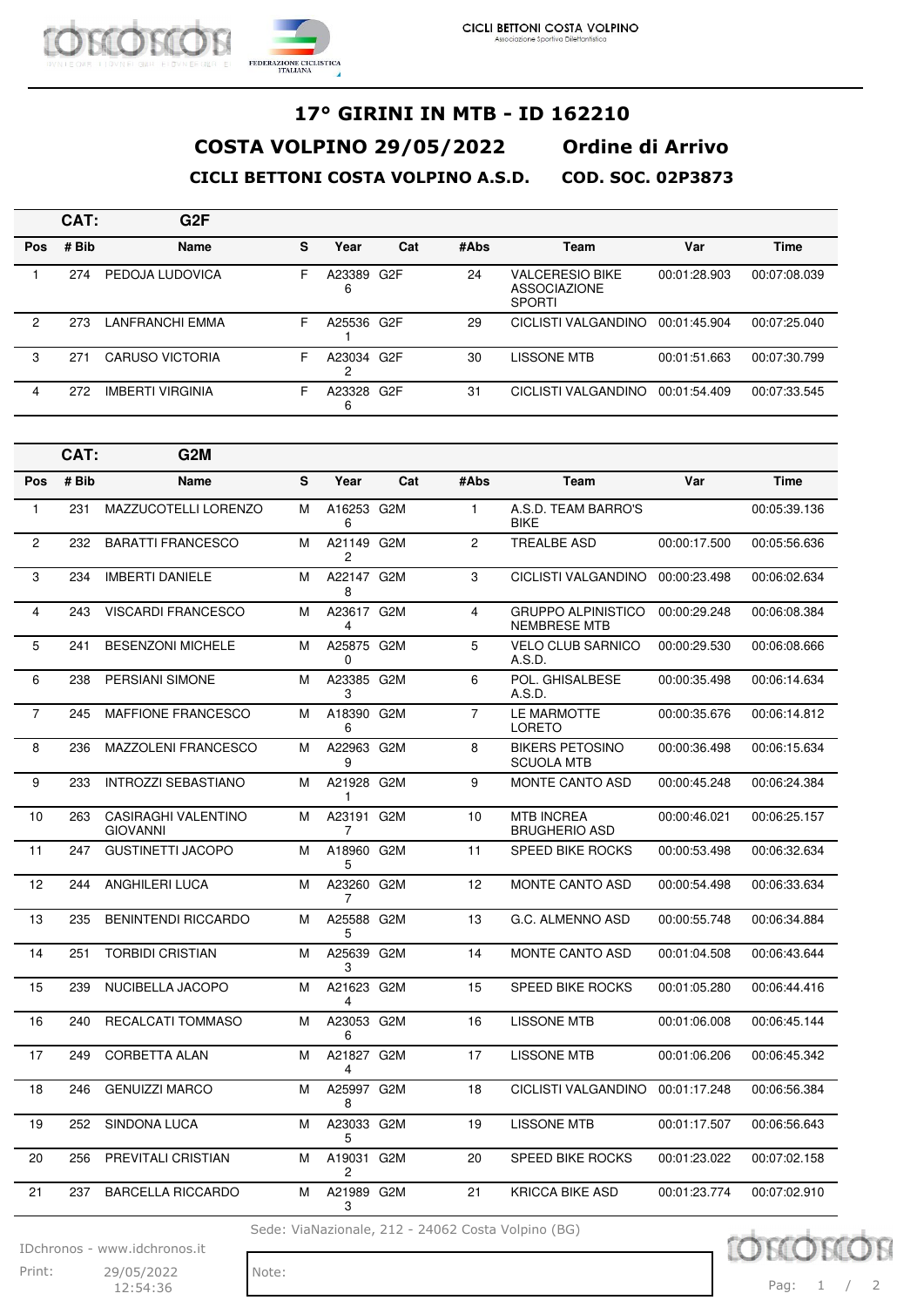

|            | CAT:  | G2M                    |   |                 |                  |      |                                             |              |              |
|------------|-------|------------------------|---|-----------------|------------------|------|---------------------------------------------|--------------|--------------|
| <b>Pos</b> | # Bib | <b>Name</b>            | s | Year            | Cat              | #Abs | <b>Team</b>                                 | Var          | <b>Time</b>  |
| 22         | 253   | ANNONI SEBASTIANO      | M | A23033<br>3     | G2M              | 22   | <b>LISSONE MTB</b>                          | 00:01:24.268 | 00:07:03.404 |
| 23         | 242   | <b>BOLIS DANIELE</b>   | M | A21928 G2M<br>5 |                  | 23   | <b>MONTE CANTO ASD</b>                      | 00:01:26.998 | 00:07:06.134 |
| 24         | 248   | <b>CROTTI TOMMASO</b>  | м | A23472 G2M<br>3 |                  | 25   | <b>BIKERS PETOSINO</b><br><b>SCUOLA MTB</b> | 00:01:29.997 | 00:07:09.133 |
| 25         | 254   | PEZZOLI RYAN           | м | A26150 G2M<br>3 |                  | 26   | <b>MTB PARRE</b>                            | 00:01:31.747 | 00:07:10.883 |
| 26         | 250   | <b>MANZONI LIAM</b>    | м | A20633 G2M<br>8 |                  | 27   | <b>BIKERS PETOSINO</b><br><b>SCUOLA MTB</b> | 00:01:36     | 00:07:15.136 |
| 27         | 255   | <b>GARLINI PIETRO</b>  | м | A23628 G2M<br>5 |                  | 28   | POL. GHISALBESE<br>A.S.D.                   | 00:01:43.997 | 00:07:23.133 |
| 28         | 260   | DE ROSA PIETRO         | м | A20604 G2M<br>0 |                  | 32   | <b>MTB PARRE</b>                            | 00:01:59.747 | 00:07:38.883 |
| 29         | 261   | <b>MASNADA DIEGO</b>   | м | A25588 G2M<br>9 |                  | 33   | G.C. ALMENNO ASD                            | 00:02:04.015 | 00:07:43.151 |
| 30         | 264   | <b>PACCANI PIETRO</b>  | м | A25323<br>2     | G2M              | 34   | LE MARMOTTE<br>LORETO                       | 00:02:08.497 | 00:07:47.633 |
| 31         | 258   | <b>AZZOLA GIOVANNI</b> | M | A25956 G2M<br>3 |                  | 35   | <b>MTB PARRE</b>                            | 00:02:20.257 | 00:07:59.393 |
| 32         | 259   | <b>AZZOLA MATTEO</b>   | м | A23791<br>2     | G <sub>2</sub> M | 36   | <b>MTB PARRE</b>                            | 00:02:22.747 | 00:08:01.883 |

IDchronos - www.idchronos.it Print: 29/05/2022 Note:  $12:54:36$ 

Sede: ViaNazionale, 212 - 24062 Costa Volpino (BG)

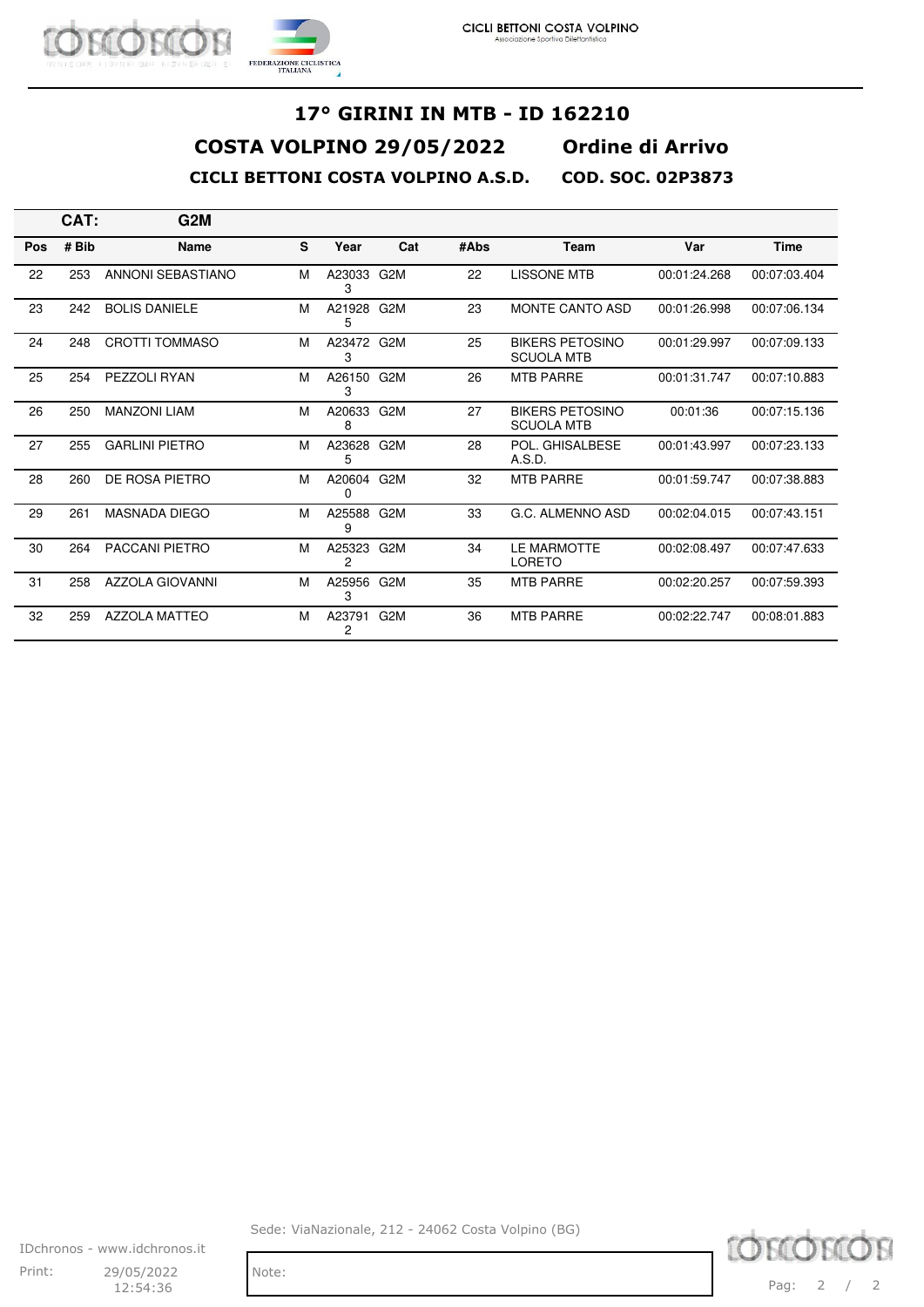|            | CAT:  | G3F                   |   |                 |     |      |                                                                |              |              |
|------------|-------|-----------------------|---|-----------------|-----|------|----------------------------------------------------------------|--------------|--------------|
| <b>Pos</b> | # Bib | <b>Name</b>           | s | Year            | Cat | #Abs | Team                                                           | Var          | <b>Time</b>  |
|            | 221   | <b>EPIS NAMI</b>      | F | A25315 G3F<br>9 |     | 23   | CICLISTI VALGANDINO                                            | 00:01:47.483 | 00:09:38.067 |
| 2          | 223   | <b>BONFANTI PETRA</b> | F | A21477<br>6     | G3F | 25   | LE MARMOTTE<br><b>LORETO</b>                                   | 00:01:55.723 | 00:09:46.307 |
| 3          | 224   | KUSHNIAROU ALESSANDRA | F | A23356<br>ი     | G3F | 31   | <b>VALCERESIO BIKE</b><br><b>ASSOCIAZIONE</b><br><b>SPORTI</b> | 00:02:26.223 | 00:10:16.807 |
| 4          | 222   | TOMA NOEMI ANAIS      | F | A23990          | G3F | 32   | <b>SCUOLA MTB SAN</b><br>PAOLO D'ARGON                         | 00:02:43.750 | 00:10:34.334 |

|                | CAT:  | G3M                      |   |                 |     |                |                                                                |              |              |
|----------------|-------|--------------------------|---|-----------------|-----|----------------|----------------------------------------------------------------|--------------|--------------|
| Pos            | # Bib | <b>Name</b>              | S | Year            | Cat | #Abs           | <b>Team</b>                                                    | Var          | <b>Time</b>  |
| $\mathbf{1}$   | 173   | <b>PASTA GABRIEL</b>     | M | A13414 G3M<br>0 |     | $\mathbf{1}$   | A.S.D. TEAM BARRO'S<br><b>BIKE</b>                             |              | 00:07:50.584 |
| $\mathbf{2}$   | 179   | ROTA RICCARDO            | M | A19348 G3M<br>7 |     | $\overline{c}$ | G.C. ALMENNO ASD                                               | 00:00:22.253 | 00:08:12.837 |
| 3              | 171   | <b>RAVASIO CRISTIAN</b>  | M | A18964 G3M<br>0 |     | 3              | A.S.D. TEAM BARRO'S<br><b>BIKE</b>                             | 00:00:33.499 | 00:08:24.083 |
| $\overline{4}$ | 172   | <b>PANZA ELIA</b>        | M | A20674 G3M<br>6 |     | $\overline{4}$ | G.C. ALMENNO ASD                                               | 00:00:36.698 | 00:08:27.282 |
| 5              | 181   | RAVASIO ALESSANDRO       | M | A19932 G3M<br>4 |     | 5              | G.C. ALMENNO ASD                                               | 00:00:36.763 | 00:08:27.347 |
| 6              | 176   | <b>GOTTI ALESSANDRO</b>  | M | A19333 G3M<br>5 |     | 6              | G.C. ALMENNO ASD                                               | 00:00:37.753 | 00:08:28.337 |
| $\overline{7}$ | 174   | <b>GHEZZI DANIEL</b>     | M | A19445 G3M<br>6 |     | $\overline{7}$ | G.C. ALMENNO ASD                                               | 00:00:47.989 | 00:08:38.573 |
| 8              | 180   | <b>BUGA NICOLO'</b>      | M | A18947 G3M<br>1 |     | 8              | <b>MONTE CANTO ASD</b>                                         | 00:00:49.493 | 00:08:40.077 |
| 9              | 190   | RONCELLI GIOVANNI        | M | A19401 G3M<br>2 |     | 9              | G.C. ALMENNO ASD                                               | 00:01:00.739 | 00:08:51.323 |
| 10             | 177   | <b>FORNONI SAMUELE</b>   | M | A15458 G3M<br>5 |     | 10             | <b>MTB PARRE</b>                                               | 00:01:04.739 | 00:08:55.323 |
| 11             | 178   | <b>LOMBARDI LUCA</b>     | M | A23092 G3M<br>9 |     | 11             | <b>LISSONE MTB</b>                                             | 00:01:05.738 | 00:08:56.322 |
| 12             | 183   | <b>GUALANDRIS PIETRO</b> | M | A21147 G3M<br>6 |     | 12             | <b>TREALBE ASD</b>                                             | 00:01:18.015 | 00:09:08.599 |
| 13             | 194   | <b>RIZZI LUCA</b>        | M | A20598 G3M<br>7 |     | 13             | <b>BIKERS PETOSINO</b><br><b>SCUOLA MTB</b>                    | 00:01:24.738 | 00:09:15.322 |
| 14             | 182   | <b>GIUDICI GIORGIO</b>   | M | A23410 G3M<br>0 |     | 14             | <b>GRUPPO ALPINISTICO</b><br><b>NEMBRESE MTB</b>               | 00:01:25.489 | 00:09:16.073 |
| 15             | 191   | <b>VISCONTI GIOELE</b>   | M | A19988 G3M<br>7 |     | 15             | G.C. ALMENNO ASD                                               | 00:01:26.484 | 00:09:17.068 |
| 16             | 208   | RAMAZZINI SIMONE         | M | A19395 G3M<br>8 |     | 16             | ZAINA CLUB A.S.D.                                              | 00:01:32.748 | 00:09:23.332 |
| 17             | 213   | RACCA DAVIDE             | M | A14921 G3M<br>1 |     | 17             | <b>VALCERESIO BIKE</b><br><b>ASSOCIAZIONE</b><br><b>SPORTI</b> | 00:01:33.988 | 00:09:24.572 |
| 18             | 184   | <b>TOMA RICCARDO</b>     | м | A23804 G3M<br>7 |     | 18             | <b>SCUOLA MTB SAN</b><br>PAOLO D'ARGON                         | 00:01:34.248 | 00:09:24.832 |
| 19             | 185   | <b>COMANI MICHAEL</b>    | м | A23125 G3M<br>9 |     | 19             | <b>BIKERS PETOSINO</b><br><b>SCUOLA MTB</b>                    | 00:01:38.738 | 00:09:29.322 |
| 20             | 195   | <b>MARZIALI SAMUELE</b>  | M | A24226 G3M<br>4 |     | 20             | <b>SPEED BIKE ROCKS</b>                                        | 00:01:42.988 | 00:09:33.572 |

Sede: ViaNazionale, 212 - 24062 Costa Volpino (BG)

IDchronos - www.idchronos.it Print: 29/05/2022 Note: 12:44:14

TOM Pag: 1 / 2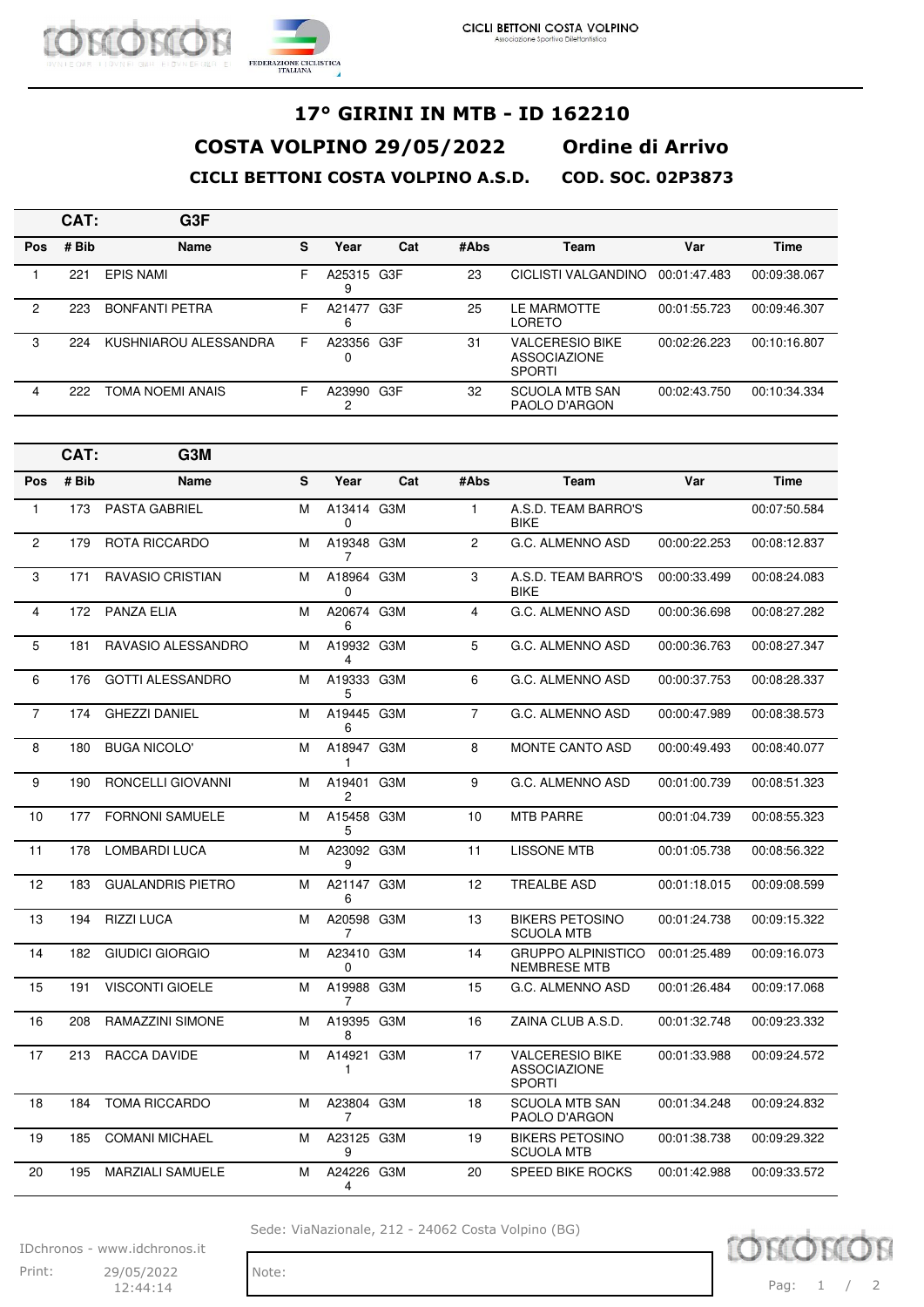

|     | CAT:  | G3M                         |   |                        |     |      |                                             |              |              |
|-----|-------|-----------------------------|---|------------------------|-----|------|---------------------------------------------|--------------|--------------|
| Pos | # Bib | <b>Name</b>                 | S | Year                   | Cat | #Abs | <b>Team</b>                                 | Var          | <b>Time</b>  |
| 21  | 186   | <b>SCARPELLINI DIEGO</b>    | м | A23729 G3M<br>5        |     | 21   | POL. GHISALBESE<br>A.S.D.                   | 00:01:43.494 | 00:09:34.078 |
| 22  | 187   | PIEPOLI FEDERICO            | M | A23667 G3M<br>2        |     | 22   | <b>TREALBE ASD</b>                          | 00:01:45.488 | 00:09:36.072 |
| 23  | 175   | <b>FUMAGALLI FEDERICO</b>   | м | A18883 G3M<br>$\Omega$ |     | 24   | LE MARMOTTE<br><b>LORETO</b>                | 00:01:49.738 | 00:09:40.322 |
| 24  | 201   | <b>BAGGIO PIETRO</b>        | м | A20783 G3M<br>5        |     | 26   | POL. GHISALBESE<br>A.S.D.                   | 00:01:57.498 | 00:09:48.082 |
| 25  | 196   | <b>STABILINI MATTIA</b>     | м | A23873 G3M<br>9        |     | 27   | <b>MTB PARRE</b>                            | 00:01:58.502 | 00:09:49.086 |
| 26  | 189   | SONZOGNI ANDREA             | м | A20571<br>2            | G3M | 28   | <b>BIKERS PETOSINO</b><br><b>SCUOLA MTB</b> | 00:02:16.488 | 00:10:07.072 |
| 27  | 205   | LUZZANA ALESSANDRO          | м | A20746 G3M<br>4        |     | 29   | <b>VELO CLUB SARNICO</b><br>A.S.D.          | 00:02:16.766 | 00:10:07.350 |
| 28  | 200   | <b>RIZZI SAMUELE JULIAN</b> | м | A20149 G3M<br>2        |     | 30   | <b>BIKERS PETOSINO</b><br><b>SCUOLA MTB</b> | 00:02:21.488 | 00:10:12.072 |
| 29  | 203   | <b>BENZONI ROBERTO</b>      | м | A23407 G3M<br>1        |     | 33   | <b>MTB PARRE</b>                            | 00:02:54.988 | 00:10:45.572 |
| 30  | 206   | <b>RANGHETTI MATTIA</b>     | м | A24177 G3M<br>4        |     | 34   | POL. GHISALBESE<br>A.S.D.                   | 00:03:00.237 | 00:10:50.821 |
| 31  | 209   | <b>CREMASCHI RICCARDO</b>   | м | A25842 G3M<br>9        |     | 35   | <b>VELO CLUB SARNICO</b><br>A.S.D.          | 00:03:14.497 | 00:11:05.081 |
| 32  | 202   | <b>BETTI GIOELE</b>         | м | A25843 G3M<br>2        |     | 36   | <b>VELO CLUB SARNICO</b><br>A.S.D.          | 00:03:15.013 | 00:11:05.597 |
| 33  | 197   | <b>SEREGNI GABRIELE</b>     | м | A23471<br>8            | G3M | 37   | <b>BIKERS PETOSINO</b><br><b>SCUOLA MTB</b> | 00:03:21.987 | 00:11:12.571 |
| 34  | 199   | <b>LONGHIN LAPO</b>         | м | A19510 G3M<br>5        |     | 38   | <b>LISSONE MTB</b>                          | 00:03:22.987 | 00:11:13.571 |
| 35  | 198   | <b>FERRAGUTI TOMMASO</b>    | м | A23618 G3M<br>9        |     | 39   | <b>BIKERS PETOSINO</b><br><b>SCUOLA MTB</b> | 00:03:36.987 | 00:11:27.571 |

Sede: ViaNazionale, 212 - 24062 Costa Volpino (BG)

IDchronos - www.idchronos.it Print: 29/05/2022 Note: 12:44:14

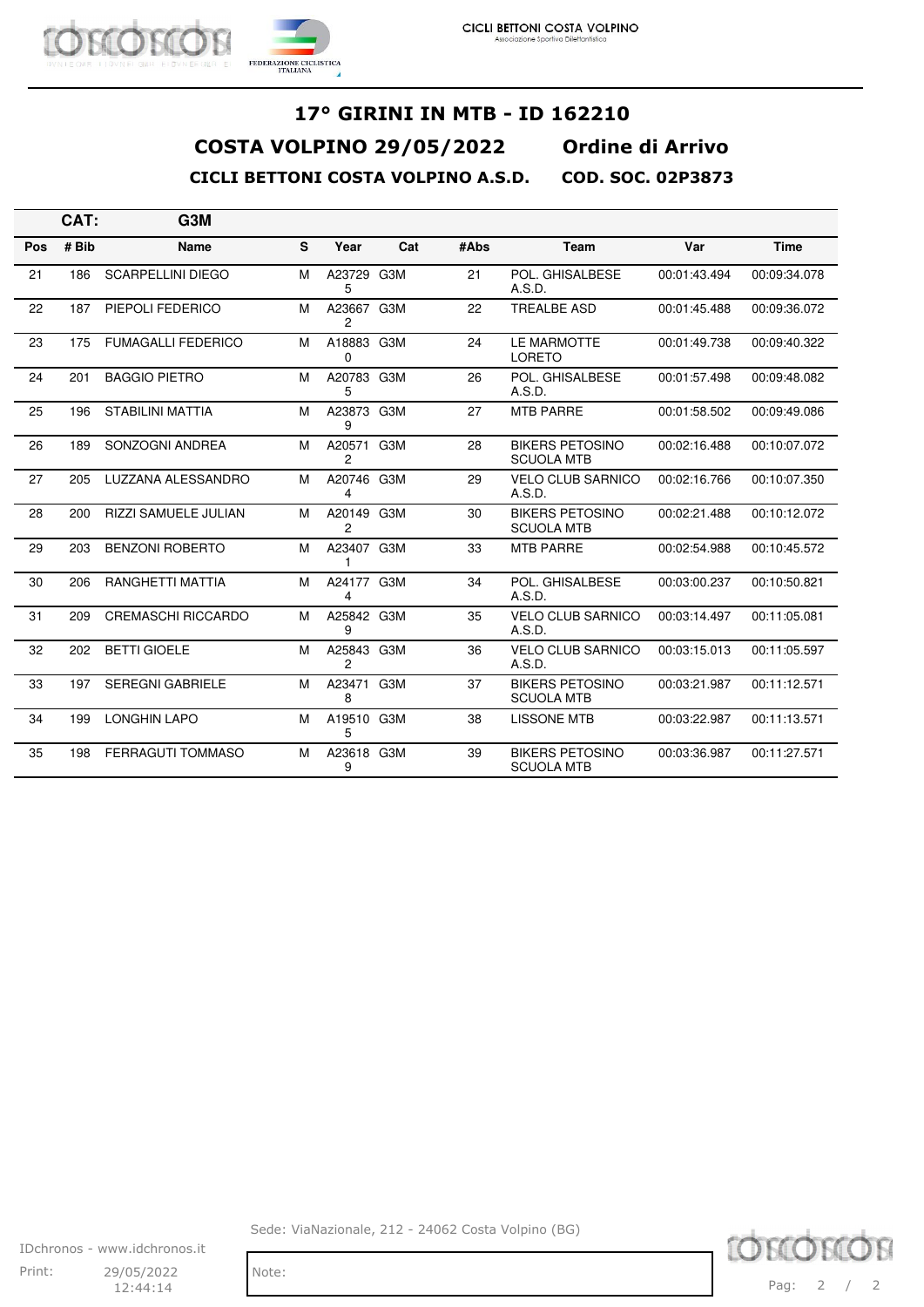



|            | CAT:  | G4F                      |   |             |     |      |                                                  |              |              |
|------------|-------|--------------------------|---|-------------|-----|------|--------------------------------------------------|--------------|--------------|
| <b>Pos</b> | # Bib | <b>Name</b>              | s | Year        | Cat | #Abs | Team                                             | Var          | <b>Time</b>  |
|            | 162   | SUARDI SOFIA             | F | A220558     | G4F | 31   | <b>SCUOLA MTB SAN PAOLO</b><br>D'ARGON           | 00:06:48.210 | 00:14:18.846 |
| 2          | 165   | RIPAMONTI CAMILLA        | F | A233812 G4F |     | 32   | TEAM ALBA OROBIA BIKE<br>ASD                     | 00:06:57.959 | 00:14:28.595 |
| 3          | 164   | <b>BALLABIO CAMILLA</b>  | F | A231116 G4F |     | 33   | UC COSTAMASNAGA ASD                              | 00:06:58.965 | 00:14:29.601 |
| 4          | 163   | <b>MOROSINI MARIA</b>    | F | A180763     | G4F | 34   | <b>GRUPPO ALPINISTICO</b><br><b>NEMBRESE MTB</b> | 00:07:53.708 | 00:15:24.344 |
| 5          | 161   | <b>BERTULETTI MARIKA</b> | F | A155116     | G4F | 35   | <b>MTB PARRE</b>                                 | 00:08:49.208 | 00:16:19.844 |

|                | CAT:  | G4M                             |   |              |     |                |                                                  |     |              |
|----------------|-------|---------------------------------|---|--------------|-----|----------------|--------------------------------------------------|-----|--------------|
| Pos            | # Bib | <b>Name</b>                     | S | Year         | Cat | #Abs           | Team                                             | Var | <b>Time</b>  |
| $\mathbf{1}$   | 121   | <b>CANALI SIMONE</b>            | M | A169690 G4M  |     | $\mathbf{1}$   | <b>CICLISTI VALGANDINO</b>                       |     | 00:07:30.636 |
| 2              | 123   | <b>SBRAGION ALESSANDRO</b>      | M | A186597 G4M  |     | 23             | <b>LISSONE MTB</b>                               |     |              |
| 3              | 124   | <b>GABBIADINI DANIEL</b>        | M | A152178 G4M  |     | 2              | LE MARMOTTE<br>LORETO                            |     |              |
| $\overline{4}$ | 127   | <b>BIANO MARCO</b>              | M | A164098 G4M  |     | 5              | <b>BIKERS PETOSINO</b><br><b>SCUOLA MTB</b>      |     |              |
| $\overline{5}$ | 128   | <b>MAGONI FILIPPO</b>           | M | A214179 G4M  |     | $\overline{4}$ | <b>SPEED BIKE ROCKS</b>                          |     |              |
| 6              | 125   | PELLEGRINELLI MIRCO             | M | A168730 G4M  |     | 3              | G.C. ALMENNO ASD                                 |     |              |
| $\overline{7}$ | 122   | ORISIO NICOLO'                  | M | A224899 G4M  |     | 6              | POL. GHISALBESE<br>A.S.D.                        |     |              |
| 8              | 129   | <b>FINAZZI LORIS</b>            | M | A137589 G4M  |     | 10             | SPEED BIKE ROCKS                                 |     |              |
| 9              | 132   | CALLIONI JACOPO FEDERICO        | M | A162670 G4M  |     | 26             | <b>TREALBE ASD</b>                               |     |              |
| 10             | 134   | <b>GRITTI SAMUELE</b>           | M | A205358      | G4M | 27             | CICLISTI VALGANDINO                              |     |              |
| 11             | 133   | LUSSANA ALESSANDRO              | M | A154044 G4M  |     | 8              | LE MARMOTTE<br><b>LORETO</b>                     |     |              |
| 12             | 152   | <b>TAGLINI MALICK OUOBON</b>    | M | A221558 G4M  |     | 14             | <b>UC COSTAMASNAGA</b><br>ASD                    |     |              |
| 13             | 153   | <b>TASSONE DIEGO</b>            | M | A132105 G4M  |     | $\overline{7}$ | ZAINA CLUB A.S.D.                                |     |              |
| 14             | 151   | LANFRANCHI RICCARDO             | M | A203362 G4M  |     | 13             | CICLISTI VALGANDINO                              |     |              |
| 15             | 140   | <b>MAGRI ROBERTO</b>            | M | A160714 G4M  |     | 28             | <b>MONTE CANTO ASD</b>                           |     |              |
| 16             | 130   | PEREGO DAVIDE                   | M | A186116 G4M  |     | 9              | G.C. ALMENNO ASD                                 |     |              |
| 17             | 136   | <b>ANDREELLO ELIA</b>           | M | A178671 G4M  |     | 15             | <b>LISSONE MTB</b>                               |     |              |
| 18             | 142   | <b>MOROSINI FILIPPO</b>         | M | A180761 G4M  |     | 18             | <b>GRUPPO ALPINISTICO</b><br><b>NEMBRESE MTB</b> |     |              |
| 19             | 146   | POZZI RICCARDO                  | M | A226926 G4M  |     | 12             | CICLISTI VALGANDINO                              |     |              |
| 20             | 131   | ANGRISANI DAVIDE                | M | A180758 G4M  |     | 11             | POL. GHISALBESE<br>A.S.D.                        |     |              |
| 21             | 126   | PRATAVIERA LEONARDO             | М | A1378746 G4M |     | 16             | S. MARTINO DI<br><b>VALCUVIA</b>                 |     |              |
| 22             | 141   | <b>RUBIS MIRCO</b>              | M | A134151 G4M  |     | 17             | <b>BIKERS PETOSINO</b><br><b>SCUOLA MTB</b>      |     |              |
| 23             | 138   | <b>BAIGUINI DANIELE MARTINO</b> | M | A170497 G4M  |     | 22             | <b>CICLI BETTONI COSTA</b><br><b>VOLPINO</b>     |     |              |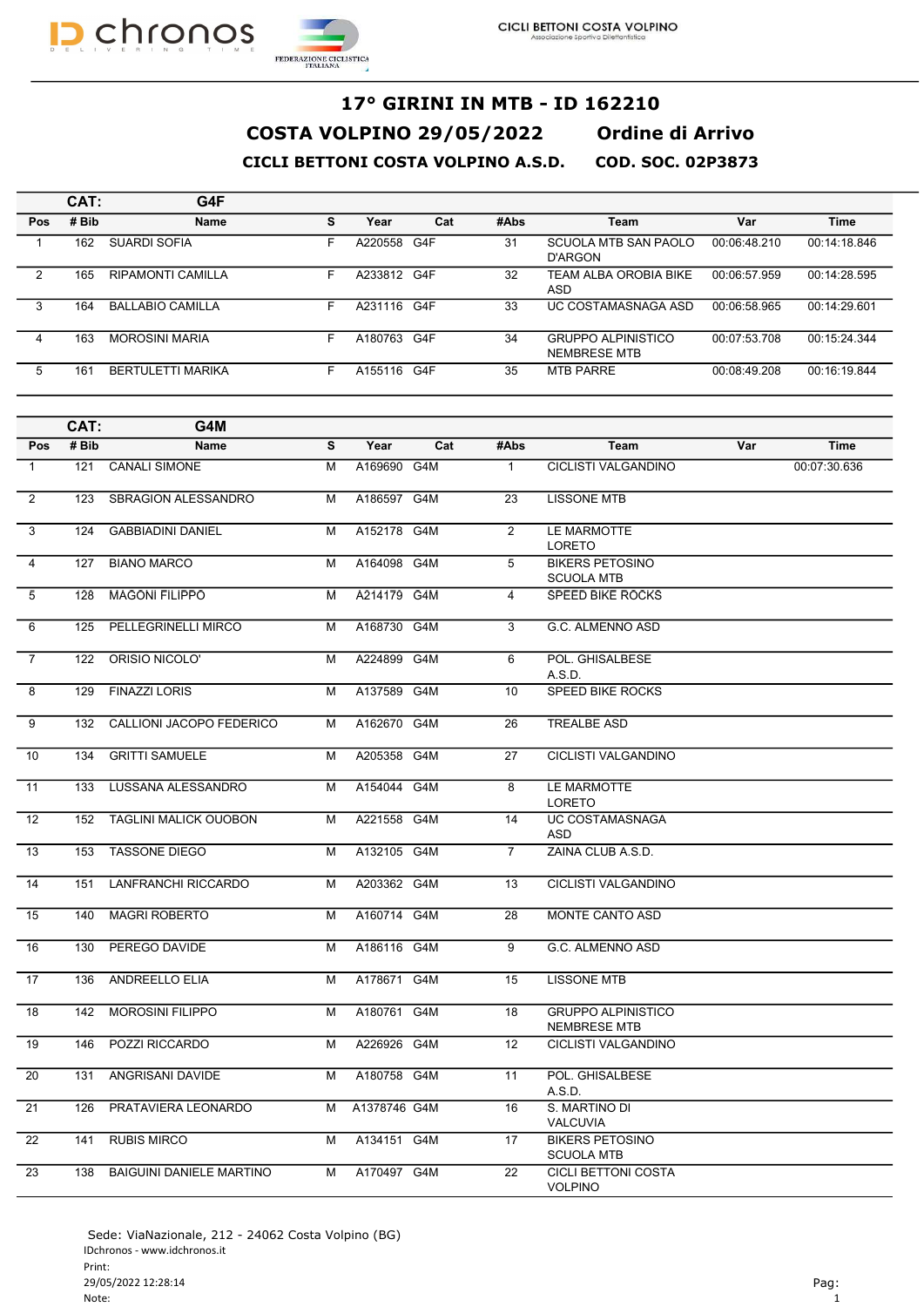



| 24 | 143 | RAVELLI FEDERICO            | м | A158818 G4M |     | 19 | SPEED BIKE ROCKS       |
|----|-----|-----------------------------|---|-------------|-----|----|------------------------|
| 25 | 137 | <b>INTROZZI SAMUELE</b>     | м | A225155 G4M |     | 29 | <b>MONTE CANTO ASD</b> |
| 26 | 139 | <b>BETTINELLI GABRIELE</b>  | м | A205713 G4M |     | 30 | <b>BIKERS PETOSINO</b> |
|    |     |                             |   |             |     |    | <b>SCUOLA MTB</b>      |
| 27 | 144 | <b>ALBRIGONI MICHELE</b>    | м | A248247     | G4M | 20 | <b>TREALBE ASD</b>     |
| 28 | 147 | RATTI FRANCESCO             | М | A242162 G4M |     | 21 | POL. GHISALBESE        |
|    |     |                             |   |             |     |    | A.S.D.                 |
| 29 | 145 | <b>MAZZUCCHETTI LORENZO</b> | м | A217877     | G4M | 24 | <b>SCUOLA MTB SAN</b>  |
|    |     |                             |   |             |     |    | PAOLO D'ARGON          |
| 30 | 150 | TINTI ALESSANDRO            | М | A264240 G4M |     | 25 | CICLISTI VALGANDINO    |
|    |     |                             |   |             |     |    |                        |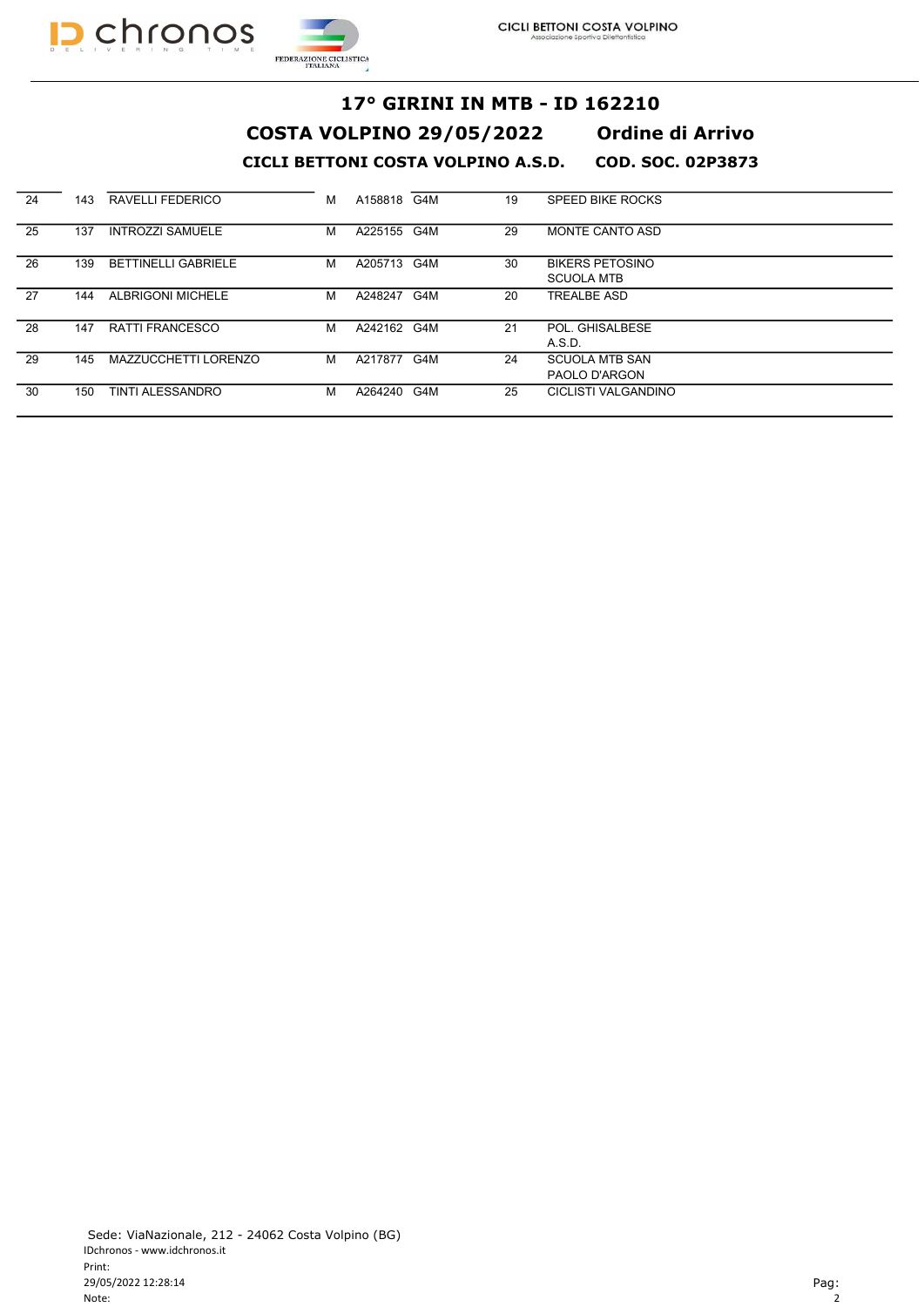

|                | CAT:  | G5M                         |   |                              |     |                |                                             |              |              |
|----------------|-------|-----------------------------|---|------------------------------|-----|----------------|---------------------------------------------|--------------|--------------|
| <b>Pos</b>     | # Bib | <b>Name</b>                 | S | Year                         | Cat | #Abs           | Team                                        | Var          | <b>Time</b>  |
| $\mathbf{1}$   | 96    | <b>CAPPELLETTI DAVIDE</b>   | м | A12844 G5M<br>2              |     | $\mathbf{1}$   | <b>UC COSTAMASNAGA</b><br>ASD               |              | 00:13:04.151 |
| $\overline{2}$ | 62    | <b>CUCINOTTA THOMAS</b>     | м | A15509 G5M<br>9              |     | 2              | <b>VELO CLUB SARNICO</b><br>A.S.D.          | 00:00:07.490 | 00:13:11.641 |
| 3              | 66    | <b>FALGARI DAVIDE</b>       | м | A13944 G5M<br>1              |     | 3              | A.S.D. TEAM BARRO'S<br><b>BIKE</b>          | 00:00:21.490 | 00:13:25.641 |
| 4              | 100   | RODA EDOARDO                | м | A23642 G5M<br>3              |     | 4              | <b>UC COSTAMASNAGA</b><br><b>ASD</b>        | 00:00:28.740 | 00:13:32.891 |
| 5              | 74    | <b>BOSSINI GIACOMO</b>      | м | A15682 G5M<br>3              |     | 5              | ZAINA CLUB A.S.D.                           | 00:00:40.490 | 00:13:44.641 |
| 6              | 68    | <b>VERGANI ALEX</b>         | M | A15390 G5M<br>5              |     | 6              | <b>TREALBE ASD</b>                          | 00:00:41.241 | 00:13:45.392 |
| $\overline{7}$ | 70    | <b>TOGNI DANIEL</b>         | м | A16896 G5M<br>6              |     | $\overline{7}$ | G.C. ALMENNO ASD                            | 00:01:07.989 | 00:14:12.140 |
| 8              | 64    | <b>SIGNORELLI MIRKO</b>     | м | A15074 G5M<br>2              |     | 8              | <b>BIKERS PETOSINO</b><br><b>SCUOLA MTB</b> | 00:01:12.239 | 00:14:16.390 |
| 9              | 82    | <b>SPINELLI JASON</b>       | м | A17764 G5M<br>2              |     | 9              | <b>LISSONE MTB</b>                          | 00:01:27.989 | 00:14:32.140 |
| 10             | 72    | <b>CRISTINI ALESSANDRO</b>  | м | A18688 G5M<br>4              |     | 10             | POL. GHISALBESE<br>A.S.D.                   | 00:01:48.239 | 00:14:52.390 |
| 11             | 76    | <b>ESPOSITO LUCA</b>        | м | A21550 G5M<br>7              |     | 11             | G.C. ALMENNO ASD                            | 00:01:48.749 | 00:14:52.900 |
| 12             | 78    | CATTANEO DAVIDE             | м | A13679 G5M<br>4              |     | 12             | SPEED BIKE ROCKS                            | 00:01:58.488 | 00:15:02.639 |
| 13             | 86    | <b>BASAGLIA LEONARDO</b>    | м | A17940 G5M<br>$\overline{7}$ |     | 13             | <b>BIKERS PETOSINO</b><br><b>SCUOLA MTB</b> | 00:02:09.750 | 00:15:13.901 |
| 14             | 92    | <b>GENUESSI EDOARDO</b>     | м | A21271 G5M<br>3              |     | 14             | A.S.D. TEAM BARRO'S<br><b>BIKE</b>          | 00:02:20.518 | 00:15:24.669 |
| 15             | 98    | <b>RATTI ALESSANDRO</b>     | м | A24415 G5M<br>7              |     | 15             | <b>UC COSTAMASNAGA</b><br><b>ASD</b>        | 00:03:05.242 | 00:16:09.393 |
| 16             | 80    | <b>BORGONOVO LUCA</b>       | м | A16043 G5M<br>4              |     | 16             | <b>TREALBE ASD</b>                          | 00:03:30.526 | 00:16:34.677 |
| 17             | 94    | <b>GHIRARDELLI GIOVANNI</b> | м | A25204 G5M<br>$\mathbf{2}$   |     | 17             | <b>VELO CLUB SARNICO</b><br>A.S.D.          | 00:03:52.248 | 00:16:56.399 |
| 18             | 90    | <b>BARCELLA LORENZO</b>     | м | A18898 G5M<br>4              |     | 18             | <b>SCUOLA MTB SAN</b><br>PAOLO D'ARGON      | 00:04:08.269 | 00:17:12.420 |
| 19             | 88    | <b>GARLINI GIUSEPPE</b>     | м | A24833 G5M<br>0              |     | 19             | POL. GHISALBESE<br>A.S.D.                   | 00:04:28.109 | 00:17:32.260 |

Sede: ViaNazionale, 212 - 24062 Costa Volpino (BG)

IDchronos - www.idchronos.it Print: 29/05/2022 Note:  $11:38:09$ 

TO ORIOR

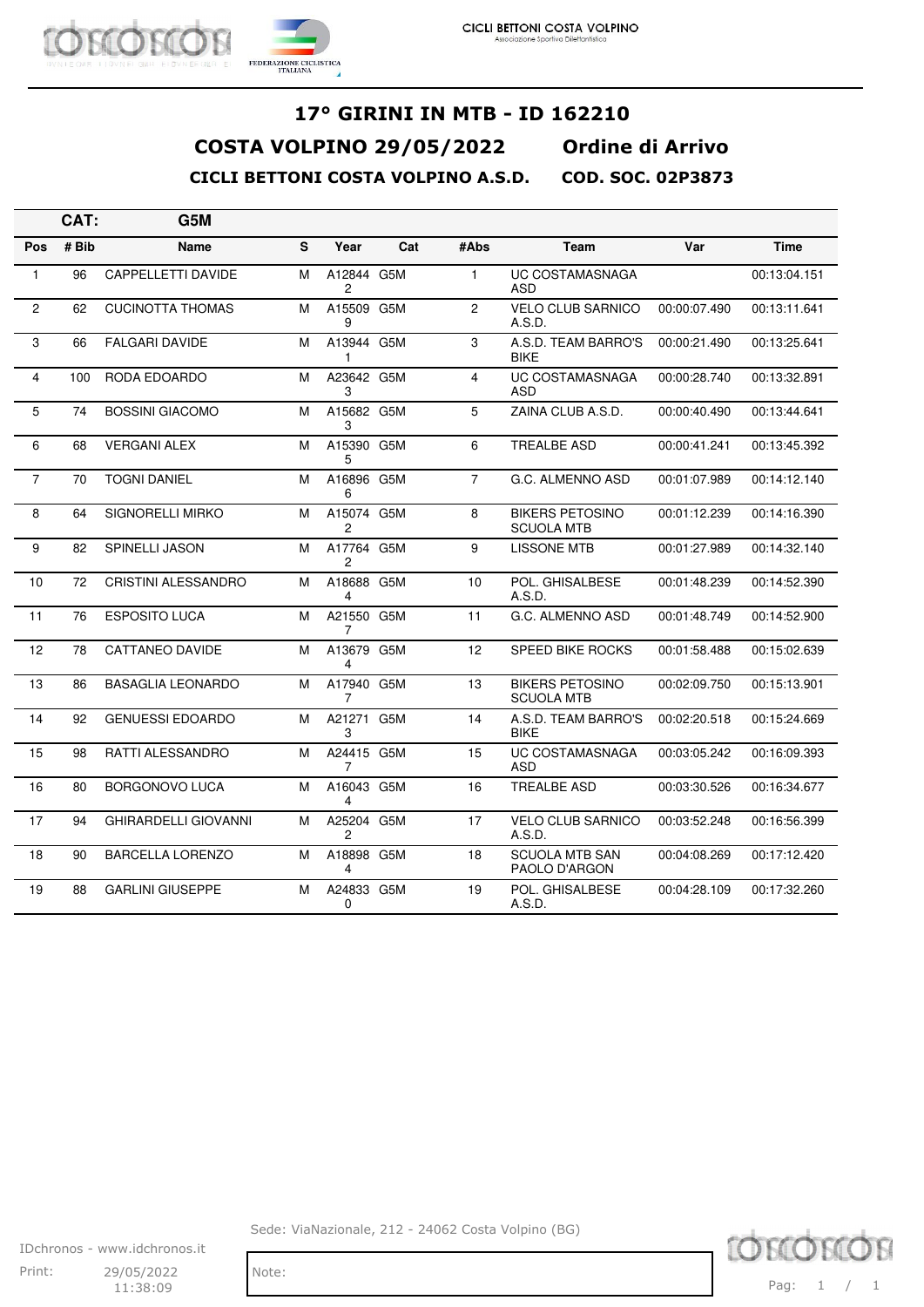

|                | CAT:  | G5F                       |    |             |     |      |                                        |              |              |
|----------------|-------|---------------------------|----|-------------|-----|------|----------------------------------------|--------------|--------------|
| <b>Pos</b>     | # Bib | <b>Name</b>               | s  | Year        | Cat | #Abs | Team                                   | Var          | <b>Time</b>  |
|                | 111   | <b>CAMPANA ANNA</b>       | F. | A14917<br>8 | G5F | 13   | CICLISTI VALGANDINO                    | 00:02:20.076 | 00:15:00.662 |
| $\overline{2}$ | 113   | <b>BOSSINI VIOLA EMMA</b> | F  | A16855<br>0 | G5F | 14   | ZAINA CLUB A.S.D.                      | 00:02:29.325 | 00:15:09.911 |
| 3              | 112   | <b>ISENI ANGELICA</b>     | F  | A14151<br>9 | G5F | 16   | POL. GHISALBESE<br>A.S.D.              | 00:02:41.335 | 00:15:21.921 |
| 4              | 116   | <b>RAVASIO ELISA</b>      | F  | A26603<br>2 | G5F | 23   | G.C. ALMENNO ASD                       | 00:05:40.323 | 00:18:20.909 |
| 5              | 115   | <b>CORTESI ALESSIA</b>    | F  | A15071<br>6 | G5F | 25   | <b>SCUOLA MTB SAN</b><br>PAOLO D'ARGON | 00:06:42.073 | 00:19:22.659 |
| 6              | 114   | LOCATELLI LUCIA           | F  | A20649<br>3 | G5F | 26   | POL. GHISALBESE<br>A.S.D.              | 00:07:00.750 | 00:19:41.336 |

|              | CAT:  | G5M                         |   |                              |     |                |                                                                |              |              |
|--------------|-------|-----------------------------|---|------------------------------|-----|----------------|----------------------------------------------------------------|--------------|--------------|
| Pos          | # Bib | <b>Name</b>                 | S | Year                         | Cat | #Abs           | Team                                                           | Var          | <b>Time</b>  |
| $\mathbf{1}$ | 61    | <b>VIGANO' STEFANO</b>      | M | A09757 G5M<br>0              |     | $\mathbf{1}$   | A.S.D. TEAM BARRO'S<br><b>BIKE</b>                             |              | 00:12:40.586 |
| 2            | 73    | PERACCHI MICHELE            | м | A22724 G5M<br>4              |     | $\overline{2}$ | <b>GRUPPO ALPINISTICO</b><br><b>NEMBRESE MTB</b>               | 00:00:15.999 | 00:12:56.585 |
| 3            | 65    | <b>COPETTI DAVIDE</b>       | м | A21668 G5M<br>$\overline{c}$ |     | 3              | G.C. ALMENNO ASD                                               | 00:00:44.009 | 00:13:24.595 |
| 4            | 63    | <b>CENTANARO EMANUELE</b>   | м | A15325 G5M<br>9              |     | 4              | <b>GRUPPO ALPINISTICO</b><br><b>NEMBRESE MTB</b>               | 00:00:47.749 | 00:13:28.335 |
| 5            | 69    | <b>ZUCCHINALI LORENZO</b>   | м | A19048 G5M<br>3              |     | 5              | <b>TREALBE ASD</b>                                             | 00:01:21.999 | 00:14:02.585 |
| 6            | 77    | <b>CAPELLI MATTEO</b>       | м | A18828 G5M<br>$\Omega$       |     | 6              | LE MARMOTTE<br><b>LORETO</b>                                   | 00:01:28.498 | 00:14:09.084 |
| 7            | 67    | PULCINI SAMUELE             | М | A15867 G5M<br>0              |     | $\overline{7}$ | <b>KRICCA BIKE ASD</b>                                         | 00:01:30.498 | 00:14:11.084 |
| 8            | 75    | <b>BONOMI ALESSIO</b>       | М | A17809 G5M<br>4              |     | 8              | MONTE CANTO ASD                                                | 00:01:38.759 | 00:14:19.345 |
| 9            | 71    | <b>TESTA DIEGO</b>          | м | A16323 G5M<br>1              |     | 9              | <b>LE MARMOTTE</b><br><b>LORETO</b>                            | 00:01:43.998 | 00:14:24.584 |
| 10           | 79    | <b>BONFANTI TOMMASO</b>     | м | A21477 G5M<br>2              |     | 10             | LE MARMOTTE<br><b>LORETO</b>                                   | 00:01:49.998 | 00:14:30.584 |
| 11           | 83    | <b>MARTINELLI HERMAN</b>    | M | A15031 G5M<br>9              |     | 11             | <b>CICLISTI VALGANDINO</b>                                     | 00:01:50.764 | 00:14:31.350 |
| 12           | 101   | <b>ZANFARDIN PIETRO</b>     | м | A16575 G5M<br>8              |     | 12             | <b>VALCERESIO BIKE</b><br><b>ASSOCIAZIONE</b><br><b>SPORTI</b> | 00:02:16.998 | 00:14:57.584 |
| 13           | 97    | <b>KUSHNIAROU SIMONE</b>    | м | A14794 G5M<br>8              |     | 15             | <b>VALCERESIO BIKE</b><br><b>ASSOCIAZIONE</b><br><b>SPORTI</b> | 00:02:30.258 | 00:15:10.844 |
| 14           | 81    | PASINETTI SEBASTIAN         | м | A16267 G5M<br>4              |     | 17             | LE MARMOTTE<br><b>LORETO</b>                                   | 00:02:44.747 | 00:15:25.333 |
| 15           | 85    | SOLONARI JONATAN            | м | A21336 G5M<br>5              |     | 18             | <b>SPEED BIKE ROCKS</b>                                        | 00:03:44.747 | 00:16:25.333 |
| 16           | 91    | <b>BUTNARU RARES STEFAN</b> | м | A18672 G5M<br>8              |     | 19             | POL. GHISALBESE<br>A.S.D.                                      | 00:04:03.257 | 00:16:43.843 |
| 17           | 89    | ONGARO ANDREA               | M | A21792 G5M<br>4              |     | 20             | CICLISTI VALGANDINO                                            | 00:04:19.747 | 00:17:00.333 |
| 18           | 99    | RIZZI DAVIDE SEBASTIAN      | м | A20149 G5M<br>3              |     | 21             | <b>BIKERS PETOSINO</b><br><b>SCUOLA MTB</b>                    | 00:04:21.246 | 00:17:01.832 |

Sede: ViaNazionale, 212 - 24062 Costa Volpino (BG)

IDchronos - www.idchronos.it Print: 29/05/2022 Note:

12:02:17

10 Pag: 1 / 2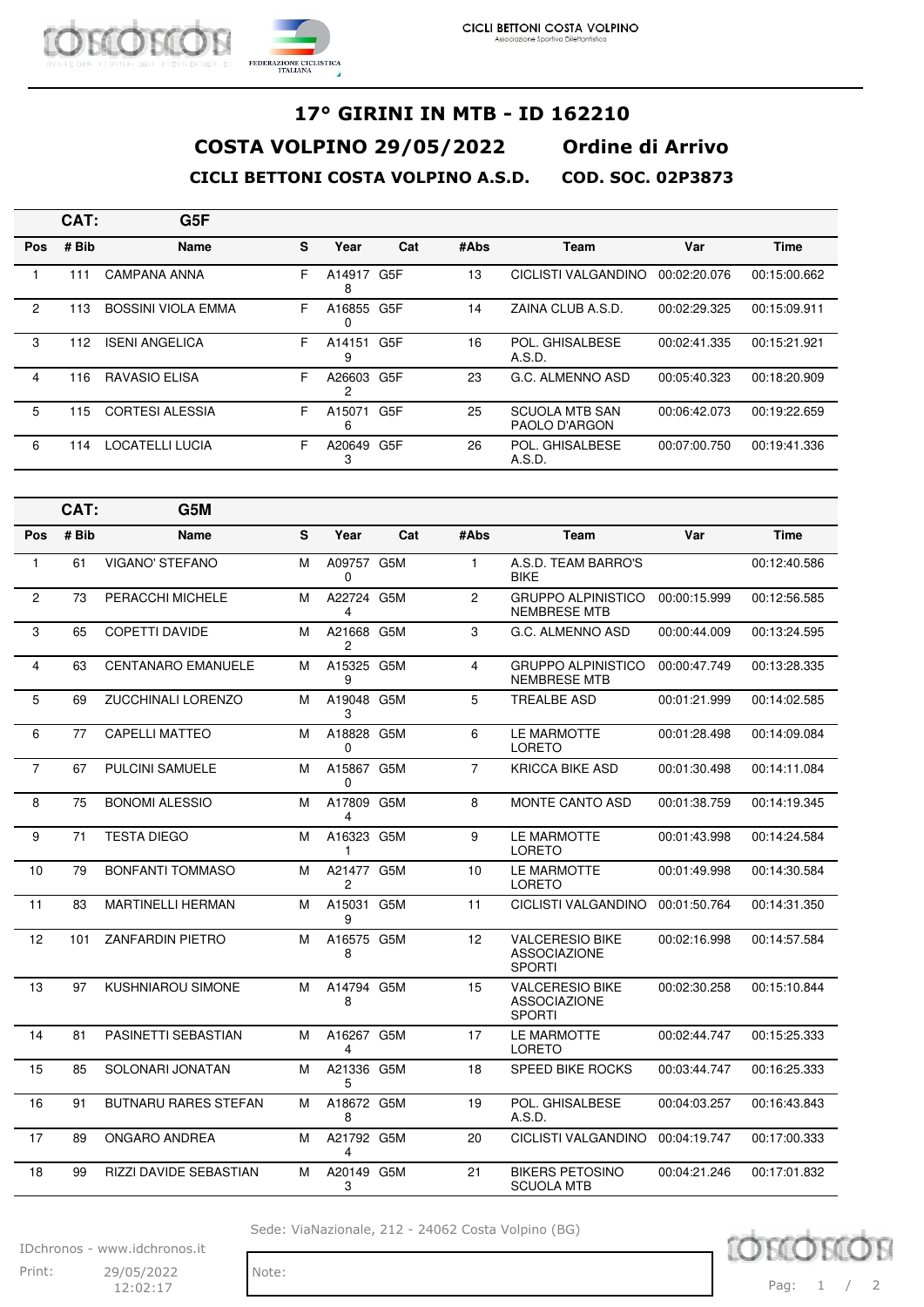

|            | CAT:  | G5M                 |   |            |     |      |                 |              |              |
|------------|-------|---------------------|---|------------|-----|------|-----------------|--------------|--------------|
| <b>Pos</b> | # Bib | <b>Name</b>         | s | Year       | Cat | #Abs | Team            | Var          | Time         |
| 19         | 87    | ARMATI SERAFINO     | М | A13987 G5M |     | 22   | KRICCA BIKE ASD | 00:05:04.746 | 00:17:45.332 |
| 20         | 93    | <b>ZORZI MARTIN</b> | М | A18085 G5M |     | 24   | MTB PARRE       | 00:06:03.745 | 00:18:44.331 |

IDchronos - www.idchronos.it Print: 29/05/2022 Note: 12:02:17

Sede: ViaNazionale, 212 - 24062 Costa Volpino (BG)

**LORIORIOR** Pag: 2 / 2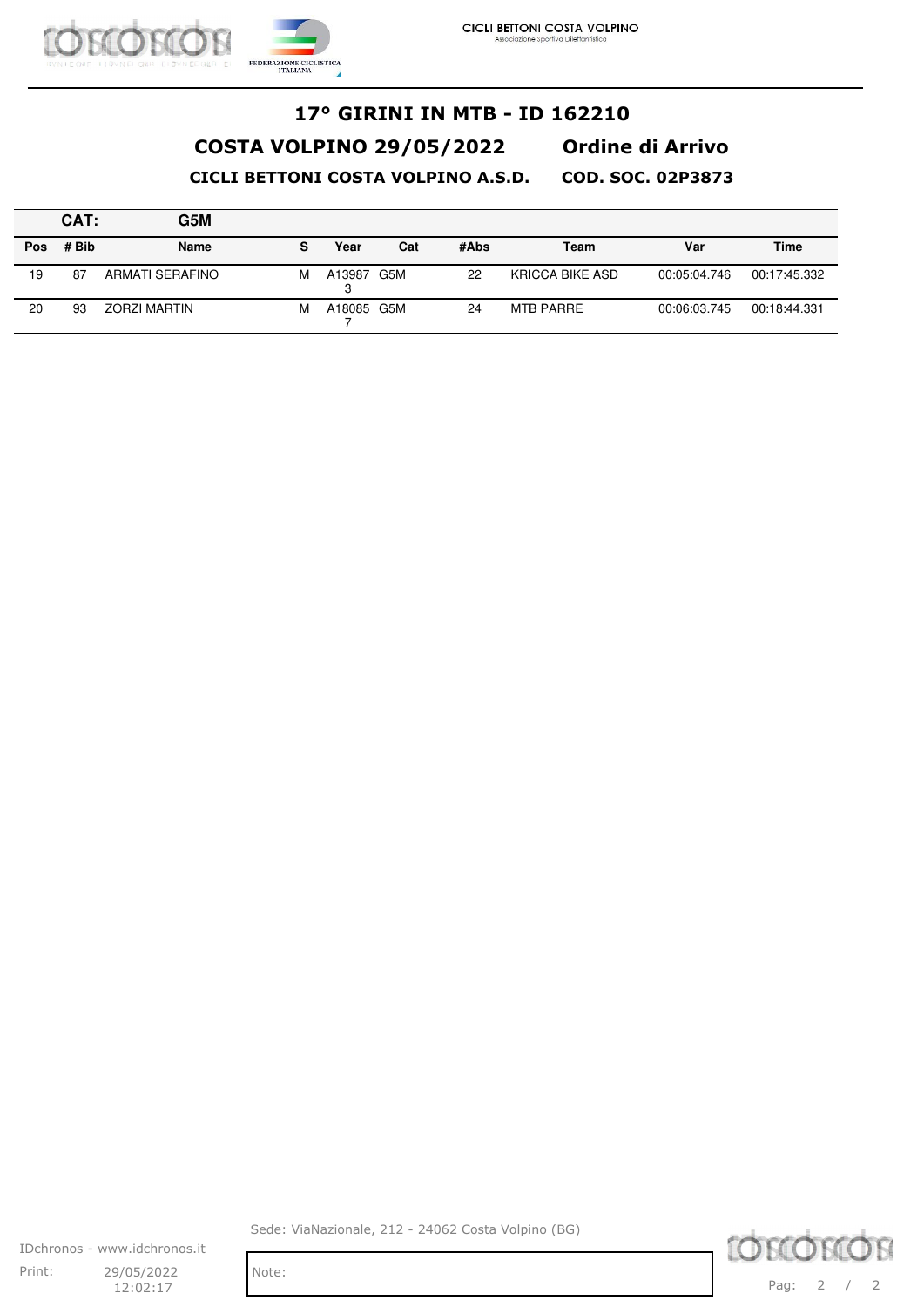

|                 | CAT:         | G6M                      |   |                 |     |                |                                                                |              |              |
|-----------------|--------------|--------------------------|---|-----------------|-----|----------------|----------------------------------------------------------------|--------------|--------------|
| Pos             | # Bib        | Name                     | S | Year            | Cat | #Abs           | Team                                                           | Var          | <b>Time</b>  |
| $\mathbf{1}$    | 4            | PESENTI DAVIDE           | м | A08057 G6M<br>8 |     | $\mathbf{1}$   | <b>BIKERS PETOSINO</b><br><b>SCUOLA MTB</b>                    |              | 00:18:57.620 |
| $\mathbf{2}$    | 6            | <b>CACCIA TOMMASO</b>    | М | A11593 G6M<br>2 |     | 2              | <b>MTB PARRE</b>                                               | 00:00:00.509 | 00:18:58.129 |
| 3               | $\mathbf{2}$ | <b>MARCHETTI LORENZO</b> | м | A12731 G6M<br>6 |     | 3              | <b>BIKERS PETOSINO</b><br><b>SCUOLA MTB</b>                    | 00:00:11.489 | 00:19:09.109 |
| 4               | 8            | TURLA ANDREA             | м | A13214 G6M<br>1 |     | 4              | <b>MONTE CANTO ASD</b>                                         | 00:00:14.739 | 00:19:12.359 |
| $5\phantom{.0}$ | 10           | PALAZZO GABRIELE         | М | A16013 G6M<br>0 |     | 5              | <b>KRICCA BIKE ASD</b>                                         | 00:00:38.989 | 00:19:36.609 |
| 6               | 18           | <b>FORNONI GABRIELE</b>  | м | A13000 G6M<br>4 |     | 6              | <b>MTB PARRE</b>                                               | 00:00:43.489 | 00:19:41.109 |
| $\overline{7}$  | 20           | <b>OSMAN MONIR</b>       | м | A13583 G6M<br>9 |     | $\overline{7}$ | LE MARMOTTE<br>LORETO                                          | 00:00:49.238 | 00:19:46.858 |
| 8               | 14           | <b>DAMIANI NICOLA</b>    | M | A07396 G6M<br>3 |     | 8              | POL. GHISALBESE<br>A.S.D.                                      | 00:00:50.738 | 00:19:48.358 |
| 9               | 26           | <b>DOSSI STEFANO</b>     | м | A20833 G6M<br>6 |     | 9              | <b>LISSONE MTB</b>                                             | 00:01:30.738 | 00:20:28.358 |
| 10              | 34           | <b>MANZONI MARCO</b>     | м | A21419 G6M<br>1 |     | 10             | LE MARMOTTE<br>LORETO                                          | 00:01:40.238 | 00:20:37.858 |
| 11              | 22           | <b>BALLABIO ANDREA</b>   | м | A20701 G6M<br>9 |     | 11             | <b>LISSONE MTB</b>                                             | 00:01:40.512 | 00:20:38.132 |
| 12              | 12           | <b>CHITO' CRISTIAN</b>   | м | A24082 G6M<br>4 |     | 12             | <b>VELO CLUB SARNICO</b><br>A.S.D.                             | 00:01:41.988 | 00:20:39.608 |
| 13              | 46           | <b>BUZZI FRANCESCO</b>   | м | A11097 G6M<br>7 |     | 13             | <b>VALCERESIO BIKE</b><br><b>ASSOCIAZIONE</b><br><b>SPORTI</b> | 00:02:06.238 | 00:21:03.858 |
| 14              | 48           | <b>GIACOBBI FILIPPO</b>  | м | A24874 G6M<br>4 |     | 14             | <b>GIANGI'S TEAM FREE</b><br><b>BIKE ERBUSCO</b>               | 00:02:12.488 | 00:21:10.108 |
| 15              | 16           | <b>SCIALPI LORENZO</b>   | м | A19552 G6M<br>1 |     | 15             | CICLISTI VALGANDINO                                            | 00:02:55.237 | 00:21:52.857 |
| 16              | 30           | PERICO GABRIELE          | м | A24232 G6M<br>6 |     | 16             | <b>SPEED BIKE ROCKS</b>                                        | 00:02:56.737 | 00:21:54.357 |
| 17              | 28           | <b>BAGATTINI ALESSIO</b> | м | A24232 G6M<br>5 |     | 17             | SPEED BIKE ROCKS                                               | 00:03:06.237 | 00:22:03.857 |
| 18              | 44           | <b>BONFANTI GABRIELE</b> | м | A20713 G6M<br>5 |     | 18             | <b>TEAM ALBA OROBIA</b><br><b>BIKE ASD</b>                     | 00:03:06.737 | 00:22:04.357 |
| 19              | 24           | ALBERTINI DAVIDE         | М | A23907 G6M<br>7 |     | 19             | POL. GHISALBESE<br>A.S.D.                                      | 00:03:36.246 | 00:22:33.866 |
| 20              | 42           | ZANCHI RICCARDO          | м | A18898 G6M<br>5 |     | 20             | <b>SCUOLA MTB SAN</b><br>PAOLO D'ARGON                         | 00:03:49.736 | 00:22:47.356 |
| 21              | 32           | CORBETTA DIEGO           | м | A13845 G6M<br>8 |     | 21             | <b>LISSONE MTB</b>                                             | 00:03:50.986 | 00:22:48.606 |
| 22              | 38           | <b>MORO ANGELO</b>       | м | A18402 G6M<br>4 |     | 22             | <b>BIKERS PETOSINO</b><br><b>SCUOLA MTB</b>                    | 00:04:06.183 | 00:23:03.803 |
| 23              | 36           | <b>FUMAGALLI NICOLO'</b> | м | A21417 G6M<br>6 |     | 23             | LE MARMOTTE<br>LORETO                                          | 00:04:11.766 | 00:23:09.386 |

Sede: ViaNazionale, 212 - 24062 Costa Volpino (BG)

IDchronos - www.idchronos.it Print: 29/05/2022 Note: 10:44:02

Pag: 1 / 1

10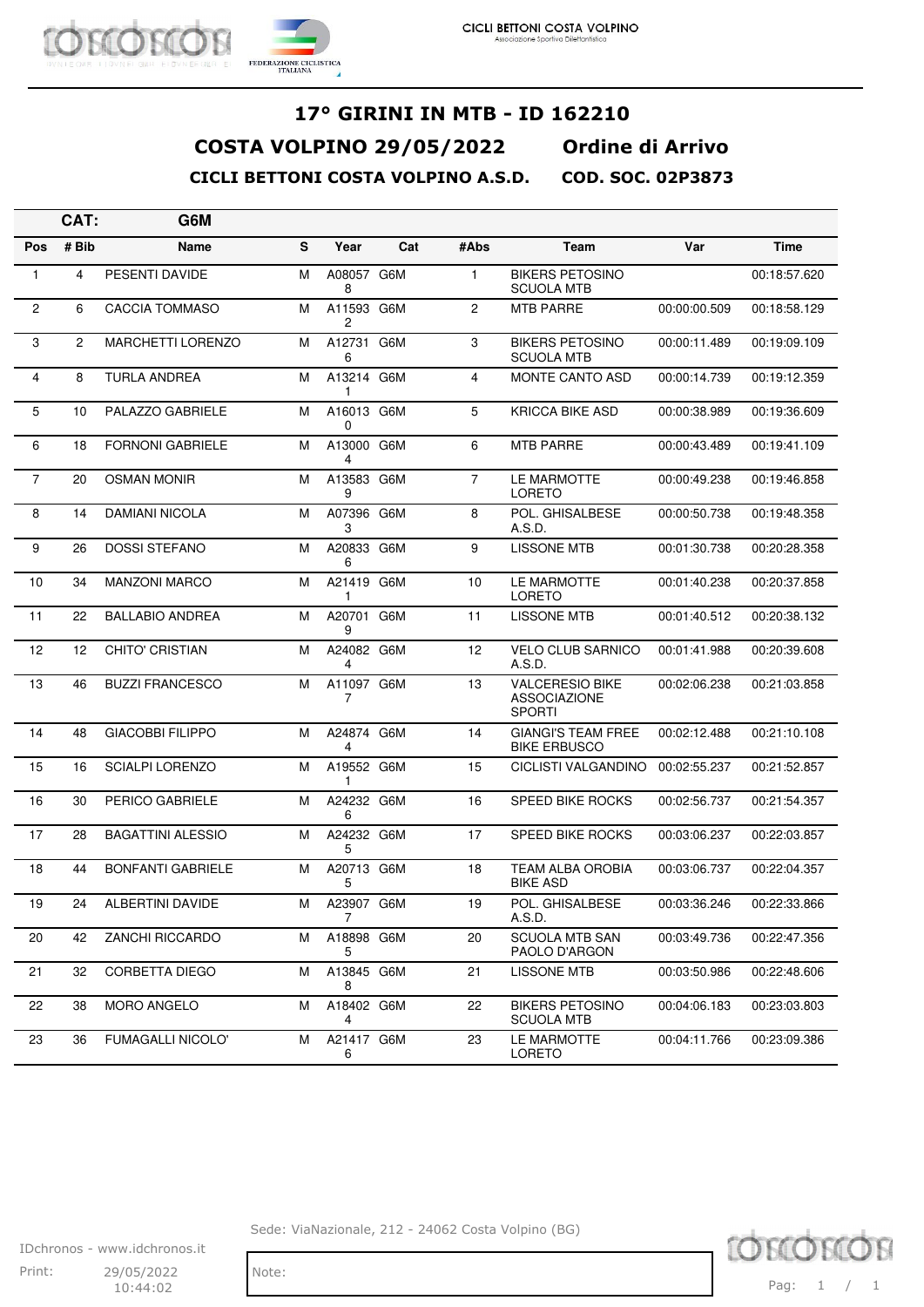

|                | CAT:  | G6F                          |    |             |     |      |                                                                |              |              |
|----------------|-------|------------------------------|----|-------------|-----|------|----------------------------------------------------------------|--------------|--------------|
| <b>Pos</b>     | # Bib | <b>Name</b>                  | S. | Year        | Cat | #Abs | Team                                                           | Var          | Time         |
|                | 51    | <b>NICOLI FEDERICA</b>       | F  | A10923<br>8 | G6F | 10   | <b>SPEED BIKE ROCKS</b>                                        | 00:02:02.547 | 00:19:50.602 |
| $\overline{2}$ | 57    | <b>BALLABIO BENEDETTA</b>    | F  | A15510<br>6 | G6F | 17   | <b>UC COSTAMASNAGA</b><br>ASD                                  | 00:03:19.796 | 00:21:07.851 |
| 3              | 58    | <b>CANZI ELENA</b>           | F  | A22158<br>3 | G6F | 20   | UC COSTAMASNAGA<br>ASD                                         | 00:04:05.760 | 00:21:53.815 |
| 4              | 53    | <b>GERVASONI LUDOVICA</b>    | F. | A21462<br>3 | G6F | 22   | LE MARMOTTE<br><b>LORETO</b>                                   | 00:04:13.065 | 00:22:01.120 |
| 5              | 54    | <b>BAIGUINI GIULIA MARIA</b> | F  | A09535<br>5 | G6F | 23   | CICLI BETTONI COSTA<br><b>VOLPINO</b>                          | 00:04:17.045 | 00:22:05.100 |
| 6              | 52    | <b>SCROCCARO BEATRICE</b>    | F  | A17855<br>5 | G6F | 24   | <b>LISSONE MTB</b>                                             | 00:04:46.044 | 00:22:34.099 |
| $\overline{7}$ | 59    | <b>CORTI SIRIA</b>           | F  | A15361<br>4 | G6F | 26   | <b>VALCERESIO BIKE</b><br><b>ASSOCIAZIONE</b><br><b>SPORTI</b> | 00:07:40.774 | 00:25:28.829 |
| 8              | 55    | <b>FERRAGUTI ELISA</b>       | F. | A25763<br>5 | G6F | 29   | <b>BIKERS PETOSINO</b><br><b>SCUOLA MTB</b>                    | 00:08:36.292 | 00:26:24.347 |

|                | CAT:           | G6M                         |   |                        |     |                |                                                                |              |              |
|----------------|----------------|-----------------------------|---|------------------------|-----|----------------|----------------------------------------------------------------|--------------|--------------|
| Pos            | # Bib          | <b>Name</b>                 | S | Year                   | Cat | #Abs           | <b>Team</b>                                                    | Var          | <b>Time</b>  |
| 1              | 23             | <b>VISCARDI ALESSANDRO</b>  | M | A18137 G6M<br>0        |     | $\mathbf{1}$   | <b>GRUPPO ALPINISTICO</b><br><b>NEMBRESE MTB</b>               |              | 00:17:48.055 |
| $\overline{c}$ | $\mathbf{1}$   | <b>NORIS FEDERICO</b>       | M | A12512 G6M<br>0        |     | 2              | <b>GRUPPO ALPINISTICO</b><br><b>NEMBRESE MTB</b>               | 00:00:17.250 | 00:18:05.305 |
| 3              | 9              | MILESI ELARJA DIEGO         | М | A10476 G6M<br>8        |     | 3              | <b>SPEED BIKE ROCKS</b>                                        | 00:00:51.250 | 00:18:39.305 |
| 4              | $\overline{7}$ | <b>AZZOLARI CRISTIAN</b>    | M | A14673 G6M<br>1        |     | $\overline{4}$ | LE MARMOTTE<br>LORETO                                          | 00:01:20.749 | 00:19:08.804 |
| 5              | 19             | SALVATORE LORENZO           | М | A24883 G6M<br>3        |     | 5              | <b>SPEED BIKE ROCKS</b>                                        | 00:01:29.749 | 00:19:17.804 |
| 6              | 37             | <b>FENOTTI MATTIA</b>       | M | A14121 G6M<br>9        |     | 6              | ZAINA CLUB A.S.D.                                              | 00:01:33.749 | 00:19:21.804 |
| $\overline{7}$ | 3              | <b>MARCHETTI MATTIA</b>     | М | A12731 G6M<br>5        |     | $\overline{7}$ | <b>BIKERS PETOSINO</b><br><b>SCUOLA MTB</b>                    | 00:01:41.928 | 00:19:29.983 |
| 8              | 11             | <b>COLOMBO PIETRO</b>       | м | A20685 G6M<br>7        |     | 8              | <b>LISSONE MTB</b>                                             | 00:01:42.999 | 00:19:31.054 |
| 9              | 21             | <b>MOLOGNI LUCA</b>         | M | A20571                 | G6M | 9              | <b>BIKERS PETOSINO</b><br><b>SCUOLA MTB</b>                    | 00:01:50.749 | 00:19:38.804 |
| 10             | 35             | <b>STABILINI LORENZO</b>    | м | A23874 G6M<br>4        |     | 11             | <b>MTB PARRE</b>                                               | 00:02:29.998 | 00:20:18.053 |
| 11             | 13             | <b>FEDERICI RICCARDO</b>    | M | A23829<br>3            | G6M | 12             | <b>SCUOLA MTB SAN</b><br>PAOLO D'ARGON                         | 00:02:31.748 | 00:20:19.803 |
| 12             | 31             | <b>FERRARI LUCA</b>         | M | A24890 G6M<br>$\Omega$ |     | 13             | LE MARMOTTE<br><b>LORETO</b>                                   | 00:02:47.248 | 00:20:35.303 |
| 13             | 17             | <b>BARACHETTI VALENTINO</b> | м | A19466 G6M<br>0        |     | 14             | <b>MONTE CANTO ASD</b>                                         | 00:02:58.748 | 00:20:46.803 |
| 14             | 25             | <b>BENTI ANDREA</b>         | M | A16272 G6M<br>2        |     | 15             | <b>SCUOLA MTB SAN</b><br>PAOLO D'ARGON                         | 00:03:04.748 | 00:20:52.803 |
| 15             | 15             | <b>MISTRI MICHELE</b>       | М | A25919 G6M<br>8        |     | 16             | <b>CICLISTI VALGANDINO</b>                                     | 00:03:08.998 | 00:20:57.053 |
| 16             | 49             | RACCA PIETRO                | M | A13312 G6M<br>8        |     | 18             | <b>VALCERESIO BIKE</b><br><b>ASSOCIAZIONE</b><br><b>SPORTI</b> | 00:03:47.254 | 00:21:35.309 |

Sede: ViaNazionale, 212 - 24062 Costa Volpino (BG)

IDchronos - www.idchronos.it Print: 29/05/2022 Note: 11:14:42

TOM Pag: 1 / 2